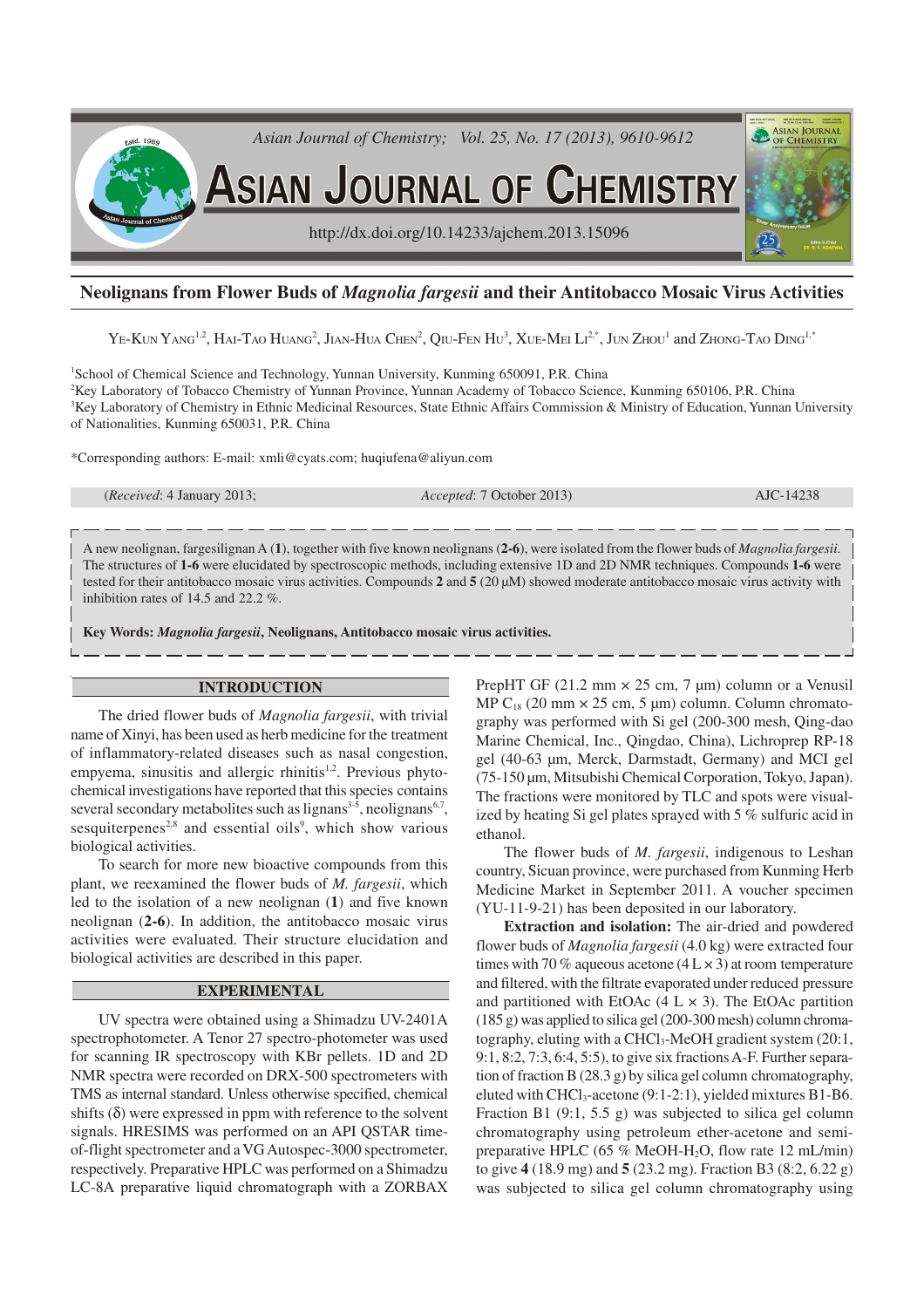CHCl<sub>3</sub>-acetone and semi-preparative HPLC (52 % MeOH-H2O, flow rate 12 mL/min) to give **1** (22.3 mg), **2** (24.5 mg) and **6** (17.4 mg). Fraction B3 (7:3, 1.74 g) was subjected to silica gel column chromatography using CHCl<sub>3</sub>-acetone and semi-preparative HPLC (40 % MeOH-H2O, flow rate 12 mL/ min) to give **3** (18.5 mg).

**Antitobacco mosaic virus assays:** The antitobacco mosaic virus activities were tested using the half-leaf method<sup>20</sup>. Ningnanmycin (2 % water solution), a commercial product for plant disease in China, was used as a positive control.

**Fargesilignan A (1):** White powder; UV (MeOH),  $λ_{max}$ (log ε) 352 (4.02), 308 (3.65), 256 (3.72), 210 (4.48) nm; IR (KBr, v<sub>max</sub>, cm<sup>-1</sup>): 3408, 2972, 2893, 1682, 1622, 1586, 1455, 1316, 1205, 1105; ESIMS (positive ion mode) *m/z* 365 [M + Na]<sup>+</sup>; HRESIMS (positive ion mode)  $m/z$  365.1008 [M + Na]<sup>+</sup> (calcd.  $(\%)$  365.1001 for C<sub>19</sub>H<sub>18</sub>NaO<sub>6</sub>).

#### **RESULTS AND DISCUSSION**

A 70 % aqueous acetone extract prepared from the flower buds of *M. fargesii* was partitioned between EtOAc and H<sub>2</sub>O. The EtOAc layer was subjected repeatedly to column chromatography on Si gel, Sephadex LH-20, RP-18 and preparative HPLC to afford compounds **1-6**, including three new neolignans named fargesilignan A (**1**), together with six known neolignans,

biondinin A (2)<sup>10</sup>, clinopodphenol A (3)<sup>11</sup>, fargesiiphenol A  $(4)^{12}$ , morinol G  $(5)^{13}$ , feddeiphenol A  $(6)^{14}$ . The structures of compounds **1-6** are shown in Fig. 1 and the <sup>1</sup>H and <sup>13</sup>C NMR data of compound **1** are listed in Table-1.

Compound **1** was isolated in the form of a white powder, with a melting point of 202-204 °C. The high resolution mass spectrum utilizing the ESI-ionization mode showed the peak of the molecule at  $m/z$  365.1008  $[M + Na]$ <sup>+</sup>, compatible with the molecular formula  $C_{19}H_{18}O_6$  [calcd. (%) 365.1001]. The IR spectrum revealed the presence of a wide band between  $3408$  cm<sup>-1</sup> and a band at  $1682$  cm<sup>-1</sup>, characteristic of O-H and C=O, respectively. Absorption was also observed at 1624-1458  $cm<sup>-1</sup>$ , characteristic of C=C stretching of an aromatic ring and between 1316-1105 cm<sup>-1</sup> of C-O stretching. The <sup>13</sup>C and DEPT NMR spectrum showed the presence of 19 signals (Table-1), corresponding to two aromatic rings (C-1-C-6 and C-1'-C-6'), a pair of double bond (C-7' and C-8'), a 3-hydroxypropan-1 one moiety  $(C^{-7}-C^{-9})^{15}$ , two methoxy groups ( $\delta_c$  55.8, 55.9;  $\delta_H$  3.82, 3.86) and a phenolic hydroxy group ( $\delta_H$  11.22). Based on comparison with <sup>13</sup>C NMR spectral data of **1** with these of the known compound, sobraline<sup>16</sup>, the major differences due to a carboxyl in sobraline replaced by a 3-hydroxypropan-1 one moiety in **1**. The <sup>1</sup>H NMR spectrum of this compound indicated the presence of a signal at  $\delta_{\text{H}}$  7.08 (s) characteristic



Fig. 1. Structures of neolignans from *M. fargesii*

| TABLE-1                                                                                                           |               |                             |              |                     |                             |
|-------------------------------------------------------------------------------------------------------------------|---------------|-----------------------------|--------------|---------------------|-----------------------------|
| <sup>1</sup> H AND <sup>13</sup> C NMR DATA OF COMPOUNDS 1 (DATA OBTAINED IN CDCl <sub>3</sub> , 500 AND 125 MHz) |               |                             |              |                     |                             |
| No.                                                                                                               | $\delta_c(m)$ | $\delta_{\rm H}$ (m, J, Hz) | No.          | $\delta_{\rm C}(m)$ | $\delta_{\rm H}$ (m, J, Hz) |
|                                                                                                                   | 125.2 s       |                             | $\mathbf{C}$ | 157.4 s             |                             |
|                                                                                                                   | 121.8d        | $8.11, d, J = 1.8$          | 3'           | 96.8d               | 6.34, d, $J = 2.5$          |
|                                                                                                                   | 131.8 s       |                             | 4'           | 162.5 s             |                             |
| 4                                                                                                                 | 124.1 d       | 7.92, dd, $J = 1.8$ , 8.5   | 5'           | 92.9d               | 6.25, d, $J = 2.5$          |
|                                                                                                                   | 111.8d        | 7.62, dd, $J = 8.5$         | $6^{\circ}$  | 160.5 d             |                             |
| 6                                                                                                                 | 157.5 s       |                             |              | 153.9 s             |                             |
|                                                                                                                   | 198.2 s       |                             | 8'           | 108.4 d             | 7.08, s                     |
| 8                                                                                                                 | 43.8 t        | 3.20, t, $J = 6.2$          | $-OMe-4$     | 55.8 q              | 3.86, s                     |
| $\mathbf Q$                                                                                                       | 61.8t         | 4.33, t, $J = 6.2$          | $-OMe-6'$    | 55.9q               | 3.82, s                     |
|                                                                                                                   | 102.6 s       |                             | $Ar-OH-2'$   |                     | $11.22$ , s                 |